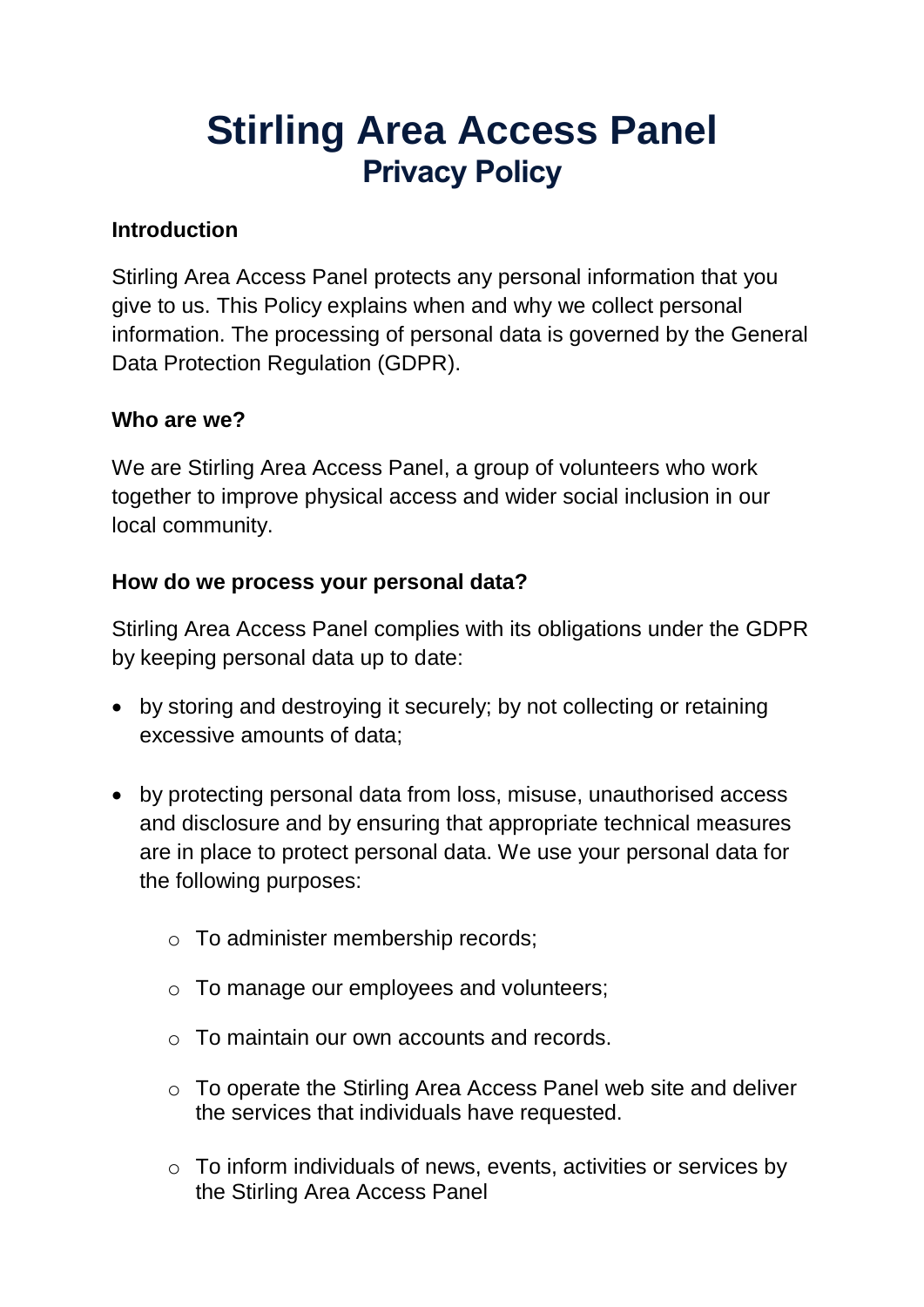- $\circ$  To process gift aid applications.
- o To contact individuals via surveys to conduct research about their opinions of current services or of potential new services that may be offered.
- $\circ$  To invite members to engagement events to gain the views of disabled people to influence policy and decision makers.

## **Collecting data via our websites**

When you contact us via our website, we collect the personal information you give us (e.g. your name and email address). We collect and store information you enter via the 'Contact us' form on our website and we only retain this information for the purposes of contacting you either to respond to your query or to send e-newsletters.

We may also collect personally identifiable information gathered via comments, feedback, reviews, and recommendations in order to respond to your messages and to share feedback via our website.

Our website may contain links to other websites run by other organisations. This privacy policy applies only to our website. We cannot be responsible for the privacy policies and practices of other sites even if you access them using links from our website. In addition, if you linked to our website from a third-party site, we cannot be responsible for the privacy policies and practices of the owners and operators of that thirdparty site and recommend that you check the policy of that third-party site.

#### **Where is the data stored?**

Our website is hosted on the Wix.com platform. Your data is stored through Wix.com's data storage, databases and the general Wix.com applications. They store your data on secure servers behind a firewall. We access your data via a password-protected log in process.

## **Google Analytics**

We may occasionally use the software tool Google Analytics to measure and collect session information, including page response times, length of visits to certain pages, page interaction information, and methods used to browse away from the page. Please refer to [Google Analytics'](https://support.google.com/analytics/answer/6004245?hl=en) site for information about their Privacy Policy and use of cookies.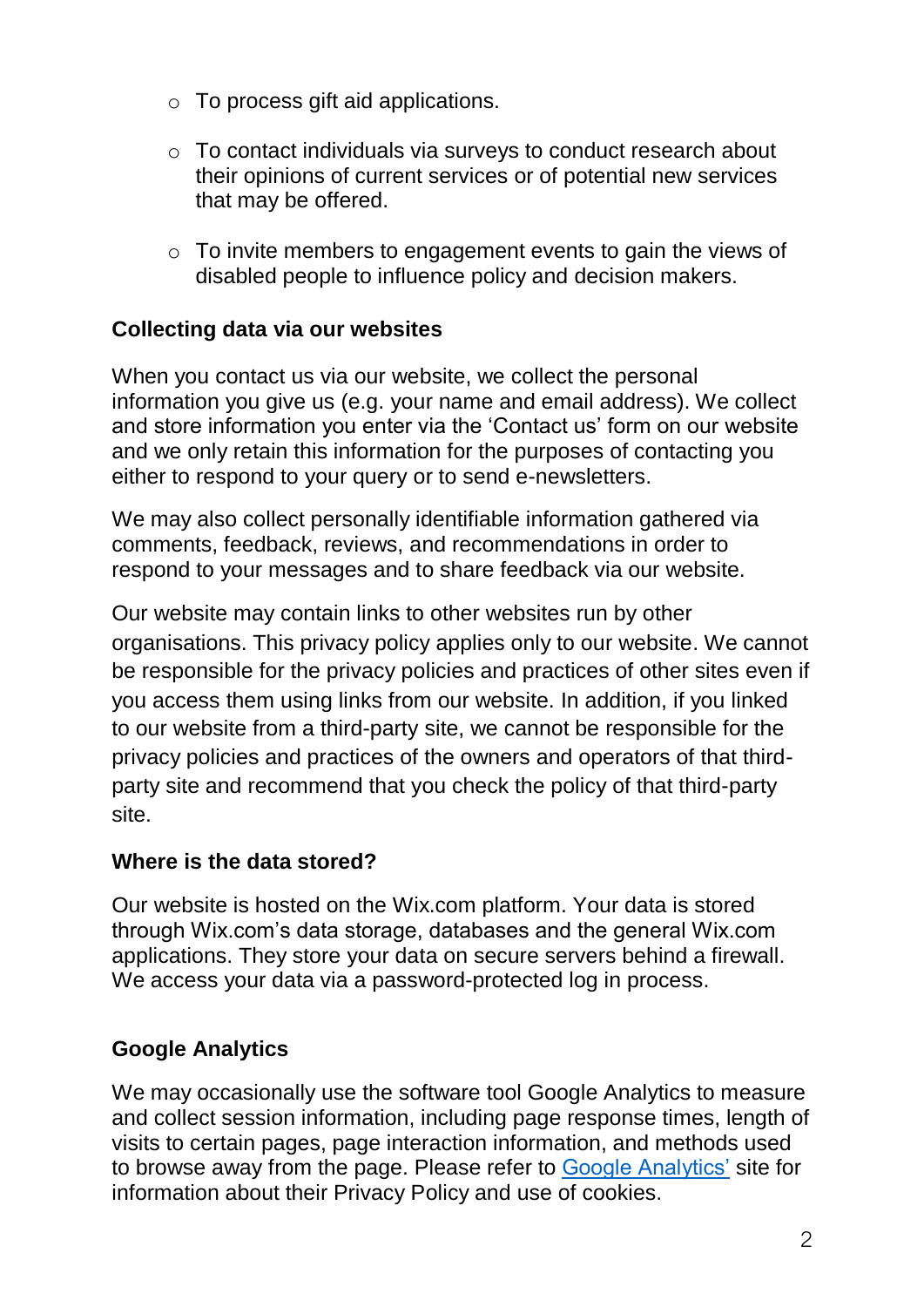# **Under 18-year olds**

If you are 18 or under, please get your parent/guardian's permission before you give us any personal information about yourself.

## **What is the legal basis for processing your personal data?**

Processing is carried out by a not-for-profit body and the processing relates only to members or former members (or those who have regular contact with it in connection with those purposes); and there is no disclosure to a third party without consent.

## **Sharing your personal data**

Your personal data will be treated as strictly confidential and will be shared only with members of our group.

We will only share your data with third parties outside of the organisation with your consent.

## **How long do we keep your personal data?**

We keep your personal data for no longer than reasonably necessary and we only retain your data for the following purposes and use the following criteria to determine how long to retain your personal data;

- For the continuing length of your membership
- Until such time you notify us and cancel your membership, all personal data will be destroyed
- Until such time we are notified of death, all personal data is destroyed
- If membership is revoked, all personal data is destroyed

## **Your rights and your personal data**

Unless subject to an exemption [under the GDPR], you have the following rights with respect to your personal data: -

• The right to request a copy of your personal data which Stirling Area Access Panel holds about you;